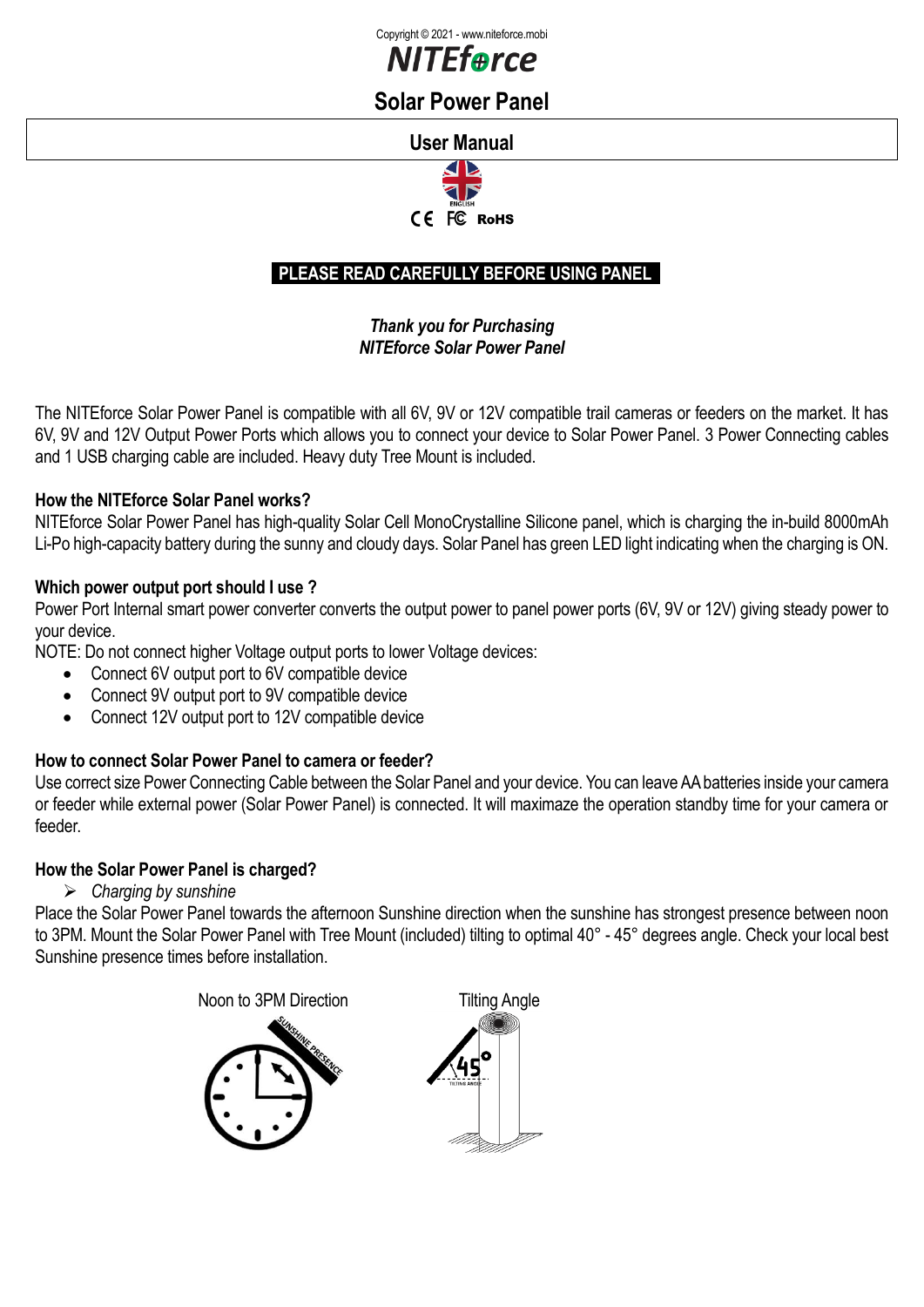Make sure that there is no obstacles like leafs, branches or snow blocking the direct sunshine towards the Solar Power Panel. Solar Power Panel is always charging under the sunshine, no matter if it is connected with camera or not. It will take around 40 hours to fully charge status. During the charging process, there is no red LED light working.

#### ➢ *Charging with USB cable to DC input port*

If needed, the Solar Power Panel is able to charge with USB cable (included). Use the input port (IN 5V) and USB cable for charging. You can use your own mobile phone charger (5V/2A) for charging the Solar Power Panel inbuild battery. It will take around 5 hours to fully charge status. During the charging process, there is no red LED light working.

| Power in solar<br>panel                                                                                      | LED <sub>1</sub> | LED <sub>2</sub> | LED <sub>3</sub> | LED <sub>4</sub> |
|--------------------------------------------------------------------------------------------------------------|------------------|------------------|------------------|------------------|
| 0 <power<25%< td=""><td>ON or OFF</td><td><b>OFF</b></td><td><b>OFF</b></td><td><b>OFF</b></td></power<25%<> | ON or OFF        | <b>OFF</b>       | <b>OFF</b>       | <b>OFF</b>       |
| 25% <power<50%< td=""><td>ON</td><td>ON</td><td><b>OFF</b></td><td><b>OFF</b></td></power<50%<>              | ON               | ON               | <b>OFF</b>       | <b>OFF</b>       |
| 50% <power<75%< td=""><td>ON</td><td>ON</td><td>ON</td><td><b>OFF</b></td></power<75%<>                      | ON               | ON               | ON               | <b>OFF</b>       |
| 75% <power<100%< td=""><td>ON</td><td>ON</td><td>ON</td><td>ON</td></power<100%<>                            | ON               | ON               | ON               | ON               |

Solar Power Panel inbuild battery status LED indicators:

Technical Product Specifications

| <b>Battery Capacity</b>                | 8000mAh (2 x 4000mAh)                     |  |  |
|----------------------------------------|-------------------------------------------|--|--|
| <b>Battery Class</b>                   | <b>Class A Li-Polymer</b>                 |  |  |
| <b>Battery Power Status LED</b>        | Yes (100% / 75% / 50% / 25%)              |  |  |
| <b>Output Voltage Ports</b>            | 6V (2.4A) / 9V (1.6A) / 12V (1.2A)        |  |  |
| <b>Input USB Cable Charging Port</b>   | 5V (2.0A)                                 |  |  |
| <b>Solar Panel Cells Material</b>      | <b>MonoCrystalline Silicon</b>            |  |  |
| <b>Estimated Charging Times (Full)</b> | 5 hours by USB 5V Cable                   |  |  |
|                                        | 40 hours by continous sunshine            |  |  |
| <b>Lightning (thunder) Protection</b>  | <b>Yes</b>                                |  |  |
| <b>Hail Rain Protection</b>            | <b>Yes</b>                                |  |  |
| <b>Panel Dimensions</b>                | 188mm x 157mm x 36mm                      |  |  |
| <b>Mounting</b>                        | <b>Tripod Tree Screw Mount (included)</b> |  |  |
| Tripod Threads 1/4"-20                 | <b>Back &amp; Under</b>                   |  |  |
| Color                                  | <b>Black</b>                              |  |  |
| <b>Weather Proof</b>                   | <b>IP66</b>                               |  |  |
| <b>Operation Temperatures</b>          | -5°C  +50°C                               |  |  |
| <b>Operation Humidity</b>              | 5% - 90%                                  |  |  |

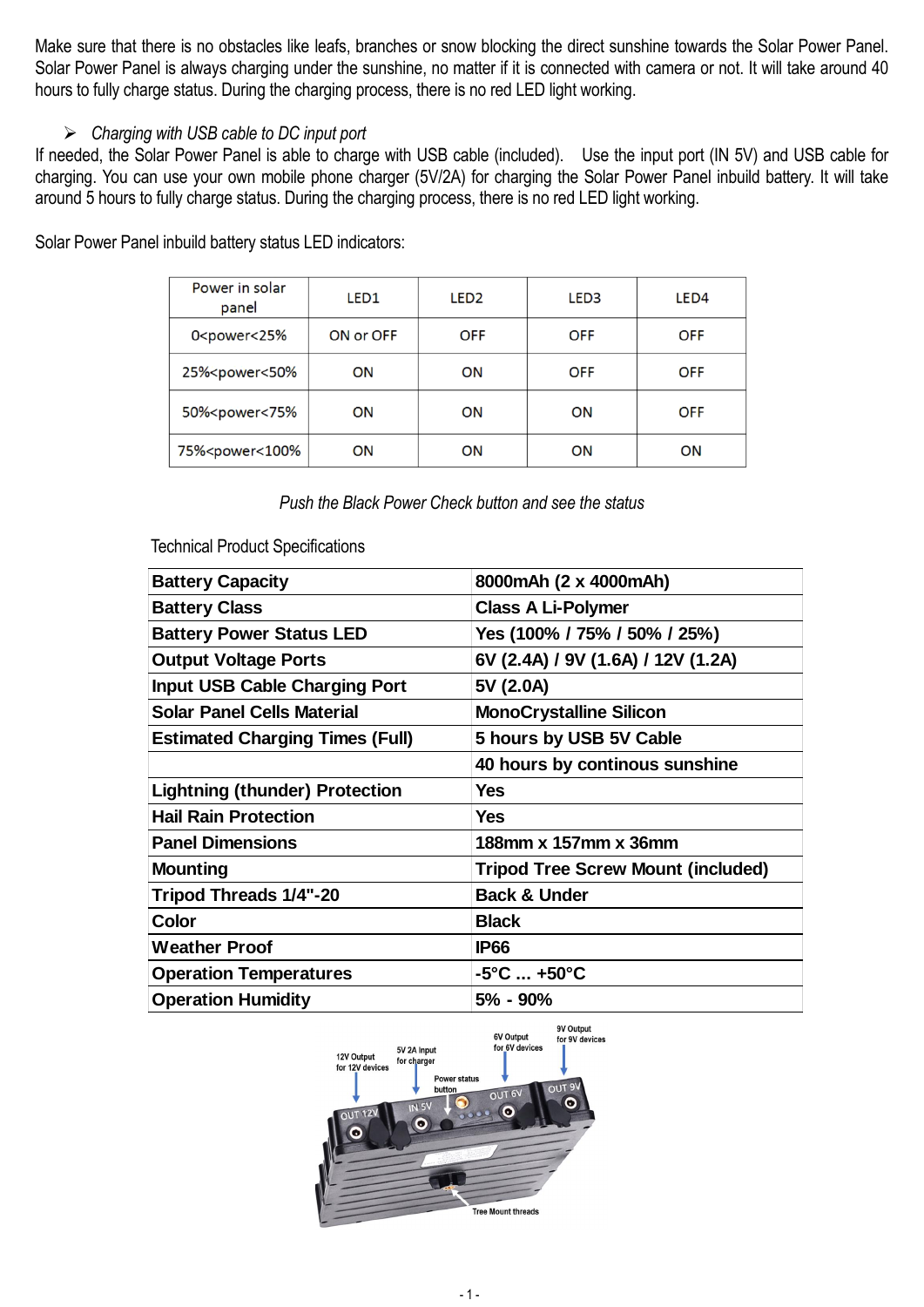## **IMPORTANT:**

Mount the NITEforce Solar Power Panel Always cable ports pointing downwards! This will secure weatherproof condition:



#### **1 YEAR WARRANTY**

This product is warranted to be free from defects in material and workmanship for 1 year from the original date of purchase when purchased through an authorized dealer. NITEforce will, at its option, repair or replace your product with the same or comparable model, free of charge (shipping charges may apply) for a period of (1) one year from the original date of purchase in the event of a defect in materials or workmanship occurring with normal use. This warranty only extends to the original retail purchaser. Purchase receipt or other proof of date of original purchase is required before warranty performance. The warranty on any replacement product provided under this warranty shall be for the unexpired portion of the warranty period applicable to the original product. This warranty extends solely to failures due to defects in materials or workmanship occurring during normal use. It does not cover normal wear of the product.

This warranty is void if:

1.The unit has been used incorrect, opened or punctured

- 2. The unit has been immersed in water or other liquids, allowed to be filled with dirt or dust or otherwise physically misused
- 3.The 1 year warranty period has expired

4. If the product fails to function properly as a result of accident, misuse, abuse, neglect, mishandling, misapplication, noncompatible batteries, faulty installation, setup, adjustments, improper maintenance, alteration, maladjustment of controls, modification, power surges, service by anyone other than NITEforce or NITEforce authorized service center or acts beyond the manufacturer's control.

## **PRODUCT REPAIR**

Repairs for damages not covered by the warranty will be subject to a charge. Please contact nearest NITEforce sales agency shop to discuss repair options not covered under warranty.

## **WARRANTY WARNING**

Changes or modifications to this unit not expressly approved by the party responsible for compliance could void the user's authority to operate the equipment.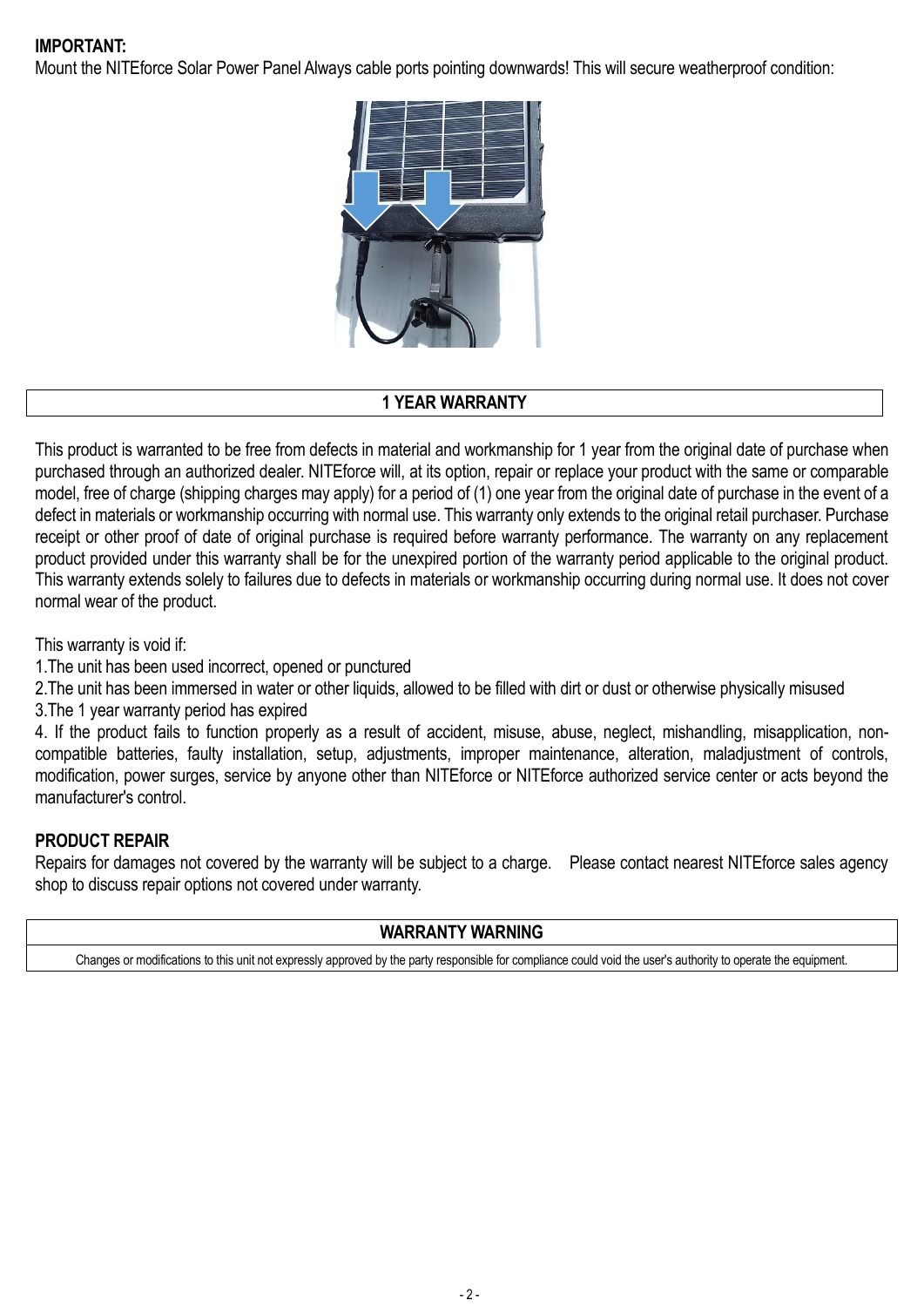

## **LUE HUOLELLISESTI ENNEN KÄYTTÖÄ**

NITEforce aurinkopaneeliakku on yhteensopiva kaikkien markkinoilla olevien 6V, 9V tai 12V yhteensopivien riistakameroiden tai ruokinta-automaattien kanssa.

Siinä on 6V, 9V ja 12V ulostuloliitännät, joiden avulla voit liittää laitteesi aurinkopaneeliakkuun. 3 virtaliitäntäkaapelia ja 1 USBlatauskaapeli sisältyvät toimitukseen. Mukana on tukeva puukiinnitys kiinnike.

#### **Kuinka NITEforce aurinkopaneeliakku toimii?**

NITEforce Solar Power aurinkopaneeliakussa on laadukas Solar Cell MonoCrystalline Silicone -paneeli, joka lataa sisäänrakennettua 8000mAh Li-Po akkua aurinkoisena ja jopa pilvisenä päivänä. Aurinkopaneeliakun alalaidassa on vihreä LEDvalo, joka ilmaisee latauksen olevan päällä.

#### **Mitä ulostuloporttia pitäisi käyttää?**

Aurinkopaneeliakun älykäs sisäänrakennettu virtamuuntaja muuntaa ulostulotehon virtaporttiin (6 V, 9 V tai 12 V) sopivaksi, mikä antaa kytkettyyn laitteeseen tasaisen virran.

**HUOM!** Älä kytke korkeamman jännitteen ulostuloportteja matalamman jännitteen laitteisiin:

- Liitä 6V:n ulostuloportti 6V yhteensopivaan laitteeseen
- Liitä 9V:n ulostuloportti 9V yhteensopivaan laitteeseen
- Liitä 12V:n ulostuloportti 12V yhteensopivaan laitteeseen

#### **Kuinka yhdistää aurinkopaneeliakku kameraan tai ruokinta-automaattiin?**

Käytä oikean kokoista virtajohtoa aurinkopaneeliakun ja laitteen välillä. Voit jättää AAalkaliparistot kameran tai ruokinta automaatin sisälle, kun ulkoinen virtalähde (aurinkopaneeliakku) on kytketty. Se maksimoi kameran tai syöttölaitteen käyttövalmiuden.

#### **Kuinka aurinkopaneeliakku latautuu?**

• *Lataus auringonpaisteessa*

Aseta aurinkopaneeliakku kohti kuuminta puolenpäivän auringonpaistetta, jolloin auringonpaiste on voimakkainta keskipäivän aikaan jatkuen iltapäivään klo 15 saakka. Asenna aurinkopaneeliakku puupidikkeellä (mukana) kallistamalla se optimaaliseen 40 ° - 45 ° asteen kulmaan. Aseta ulostuloportit AINA alaspäin jolloin mahdollinen sadevesi ei johdu laitteen sisään virtaportista.



Varmista, ettei suoran auringonpaisteen edessä ole esteitä, kuten lehtiä, oksia tai lunta. Aurinkopaneeliakku latautuu aina auringonpaisteessa riippumatta siitä, onko se kytketty kameraan vai ei. Auringonpaisteessa lataaminen 100% täyteen kestää noin 40 tuntia yhtäjaksoista paistetta ilman kulutusta. Latausprosessin aikana punainen LED statusvalo ei toimi.

#### • *Lataus USB-kaapelilla sisääntuloporttiin*

Tarvittaessa aurinkopaneeliakku voidaan ladata mukana tulevan USB kaapelin avulla. Käytä lataukseen sisääntuloporttia (IN 5 V) ja USB-kaapelia. Voit käyttää esim omaa matkapuhelimen laturia (5V / 2A) aurinkopaneeliakun sisäisen akun lataamiseen. 100% täyteen lataaminen USB kaapelin avulla kestää noin 5 tuntia. Latausprosessin aikana punainen LED statusvalo ei toimi.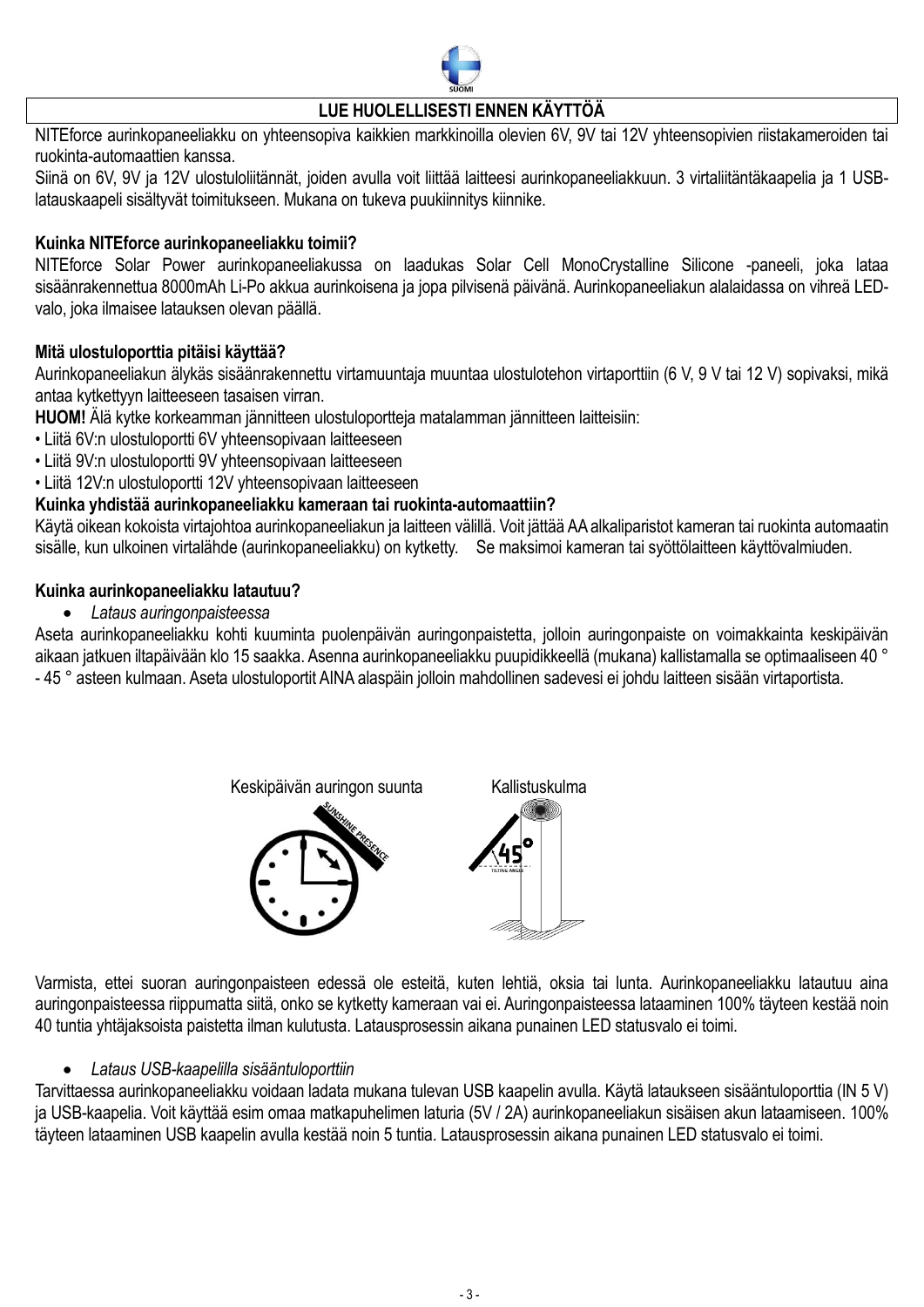# Aurinkopaneeliakun sisäänrakennetun akun tilan LED-merkkivalot:

| Power in solar<br>panel                                                                                      | LED <sub>1</sub> | LED <sub>2</sub> | LED <sub>3</sub> | LED <sub>4</sub> |
|--------------------------------------------------------------------------------------------------------------|------------------|------------------|------------------|------------------|
| 0 <power<25%< td=""><td>ON or OFF</td><td><b>OFF</b></td><td><b>OFF</b></td><td><b>OFF</b></td></power<25%<> | ON or OFF        | <b>OFF</b>       | <b>OFF</b>       | <b>OFF</b>       |
| 25% <power<50%< td=""><td>ON</td><td>ON</td><td><b>OFF</b></td><td><b>OFF</b></td></power<50%<>              | ON               | ON               | <b>OFF</b>       | <b>OFF</b>       |
| 50% <power<75%< td=""><td>ON</td><td>ON</td><td>ON</td><td><b>OFF</b></td></power<75%<>                      | ON               | ON               | ON               | <b>OFF</b>       |
| 75% <power<100%< td=""><td>ON</td><td>ON</td><td>ON</td><td>ON</td></power<100%<>                            | ON               | ON               | ON               | ON               |

# Paina mustaa virtatarkistuspainiketta ja katso tila

Tekniset tiedot:

| <b>Battery Capacity</b>                | 8000mAh (2 x 4000mAh)                     |  |  |
|----------------------------------------|-------------------------------------------|--|--|
| <b>Battery Class</b>                   | <b>Class A Li-Polymer</b>                 |  |  |
| <b>Battery Power Status LED</b>        | Yes (100% / 75% / 50% / 25%)              |  |  |
| <b>Output Voltage Ports</b>            | 6V (2.4A) / 9V (1.6A) / 12V (1.2A)        |  |  |
| <b>Input USB Cable Charging Port</b>   | 5V (2.0A)                                 |  |  |
| <b>Solar Panel Cells Material</b>      | <b>MonoCrystalline Silicon</b>            |  |  |
| <b>Estimated Charging Times (Full)</b> | 5 hours by USB 5V Cable                   |  |  |
|                                        | 40 hours by continous sunshine            |  |  |
| <b>Lightning (thunder) Protection</b>  | <b>Yes</b>                                |  |  |
| <b>Hail Rain Protection</b>            | Yes                                       |  |  |
| <b>Panel Dimensions</b>                | 188mm x 157mm x 36mm                      |  |  |
| <b>Mounting</b>                        | <b>Tripod Tree Screw Mount (included)</b> |  |  |
| Tripod Threads 1/4"-20                 | <b>Back &amp; Under</b>                   |  |  |
| Color                                  | <b>Black</b>                              |  |  |
| <b>Weather Proof</b>                   | <b>IP66</b>                               |  |  |
| <b>Operation Temperatures</b>          | $-5^{\circ}$ C $+50^{\circ}$ C            |  |  |
| <b>Operation Humidity</b>              | $5\%$ - $90\%$                            |  |  |